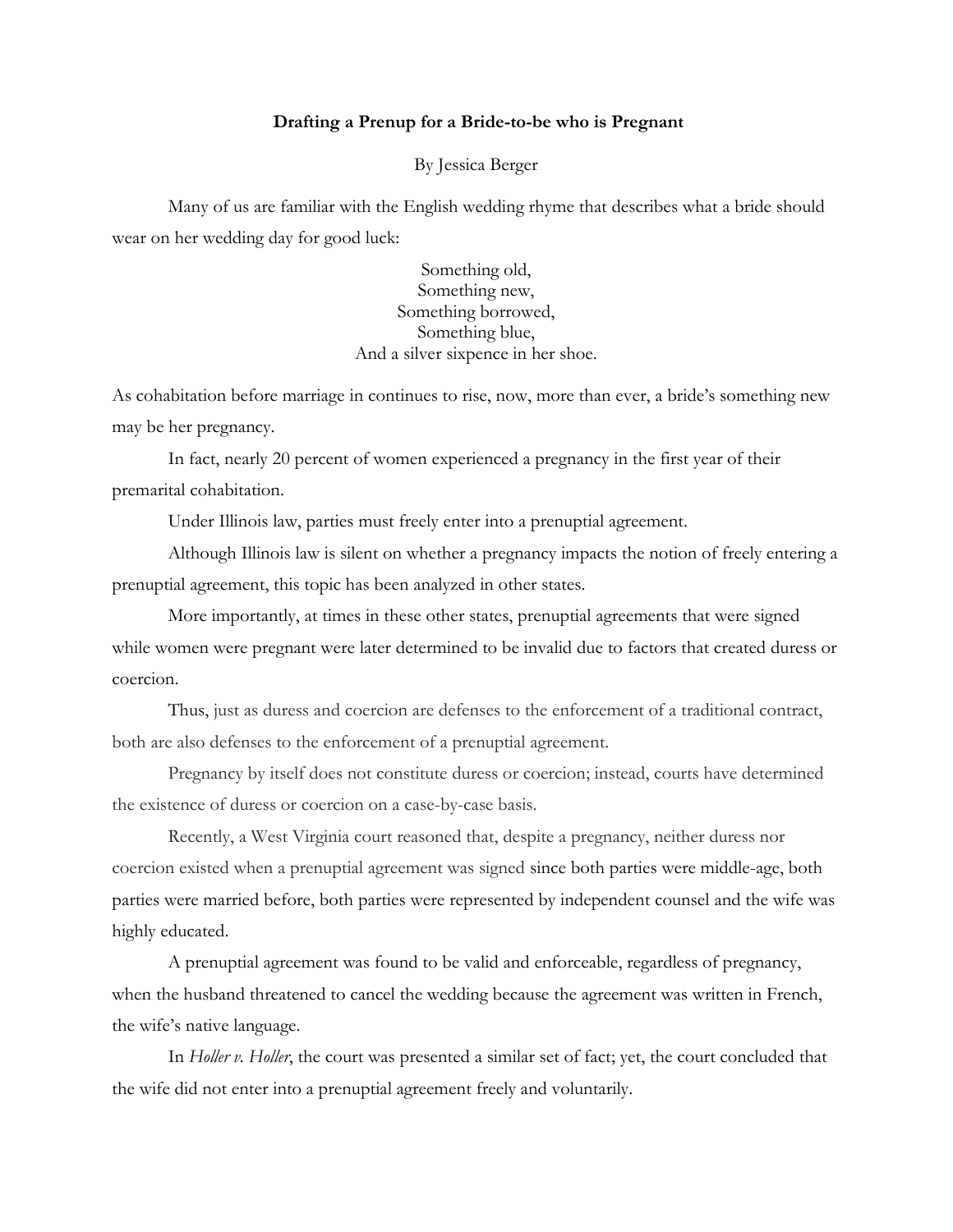The *Holler* court noted that the prenuptial agreement was only provided to the wife to review in English while the wife's native language was Ukranian, the wife's visa was about to expire, and that she had no money of her own to consult with a translator.

 The *Holler* court further reasoned that because the wife was "pregnant with husband's child, she sought to insure his continued support and to remain in the United States."

A prenuptial agreement was determined to be invalid due to coercion and duress in *Ex parte Williams*.

The Alabama Supreme Court took into account the wife's moral objection to abortion, the importance of a baby's legitimacy in her hometown and her desire to maintain credibility within her community.

One court found coercion when a woman was pregnant and the prenuptial agreement was signed one day before the wedding. Consequently, provisions in the prenuptial agreement that related to alimony were declared invalid.

In *Biliouris v. Biliouris*, a prenuptial agreement was held valid, in spite of the wife's pregnancy, because the wife had sufficient time to review the agreement, the wife was represented by counsel (although wife rejected counsel's opinion that she should not sign the agreement), and the wife informed the notary that signing the agreement was her "free act and deed."

Accordingly, extra precautions should be taken when drafting a prenuptial agreement for a client that is expecting a baby.

These precautions include the following:

- Determine if the pregnant party has either moral or religious objections to abortion.
- Ascertain if the pregnant party would face either severe hardships or consequences from her family and community if she did not enter into the marriage.
- Assist the pregnant party in finding competent counsel if she does not already have competent counsel.
- Confirm that the pregnant party understands the prenuptial agreement, and take appropriate measures such as hiring a translator if English is not the pregnant party's native language.
- Disclose the pregnancy within the text of the prenuptial agreement.
- State within the text of the prenuptial agreement that the parties want to enter the prenuptial agreement even if the individual is pregnant.